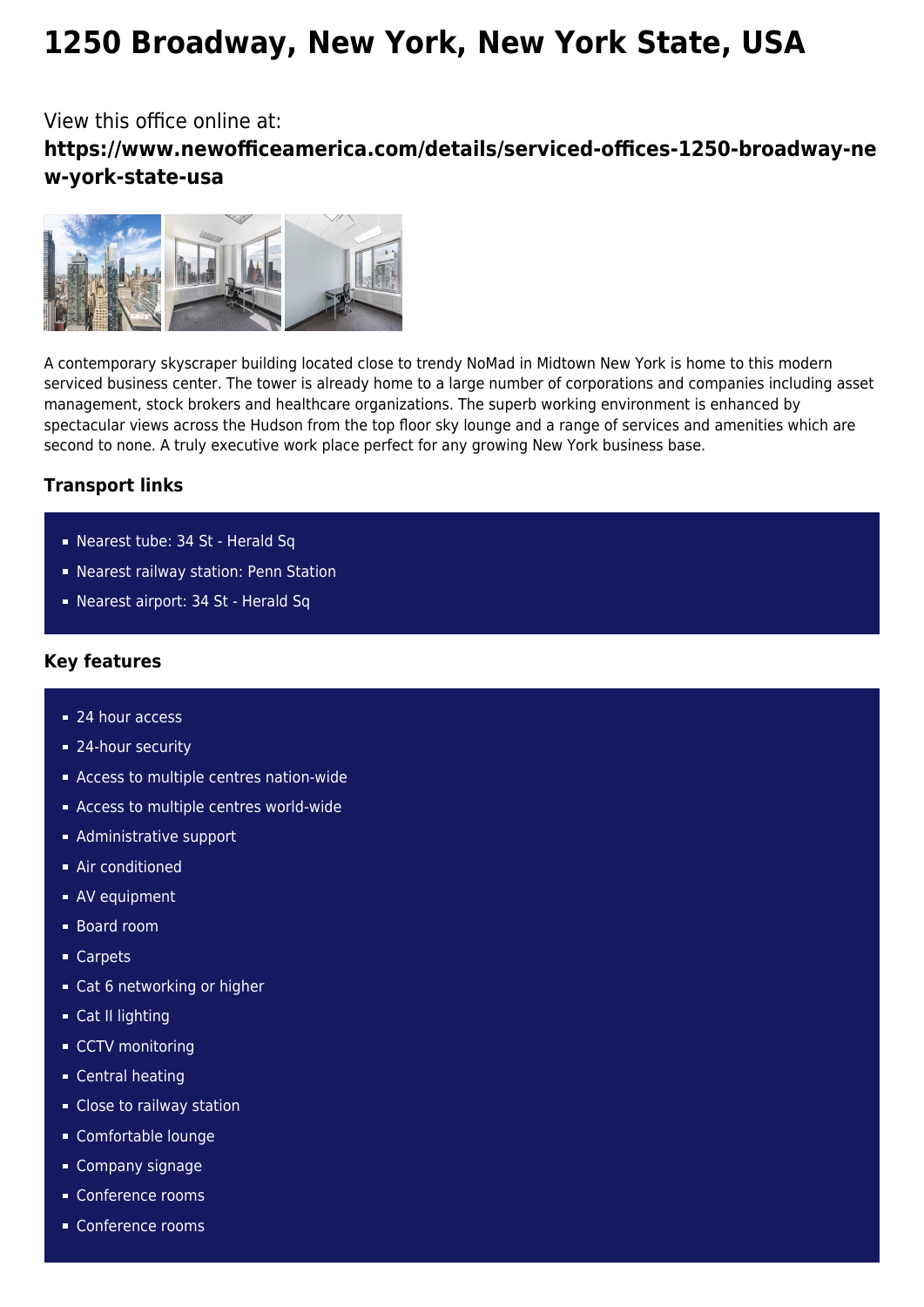- **Flexible contracts**
- **Furnished workspaces**
- High-speed internet
- High-speed internet
- **Hot desking**
- **IF support available**
- Kitchen facilities
- $-$  Lift
- **Meeting rooms**
- **Modern interiors**
- Near to subway / underground station
- **Office cleaning service**
- On-site management support
- Open plan workstations
- Perimeter trunking installed
- **Photocopying available**
- Postal facilities/mail handling
- Raised floors
- Reception staff
- **Recycling facilities**
- **Security system**
- **Suspended Ceilings**
- **Telephone answering service**
- **Town centre location**
- **Training rooms available**
- Video conference facilities
- Virtual office available
- Voicemail
- **vOIP** telephony
- VPN
- WC (separate male & female)
- **Wireless networking**

#### **Location**

A superb location in one of the landmark streets of New York - Broadway. The dynamic area is alive with boutiques, up market shops, world famous hotels, entertainment venues and other well known business HQ's, The area has great transport links - Penn Station is within a stones throw of the center, the port is easily accessible, it's convenient for the airports plus the major highways around New York. What more do you want?

#### **Points of interest within 1000 metres**

- **Empire State Building (yes) 159m from business centrent**
- Bryant Park (park) 693m from business centre